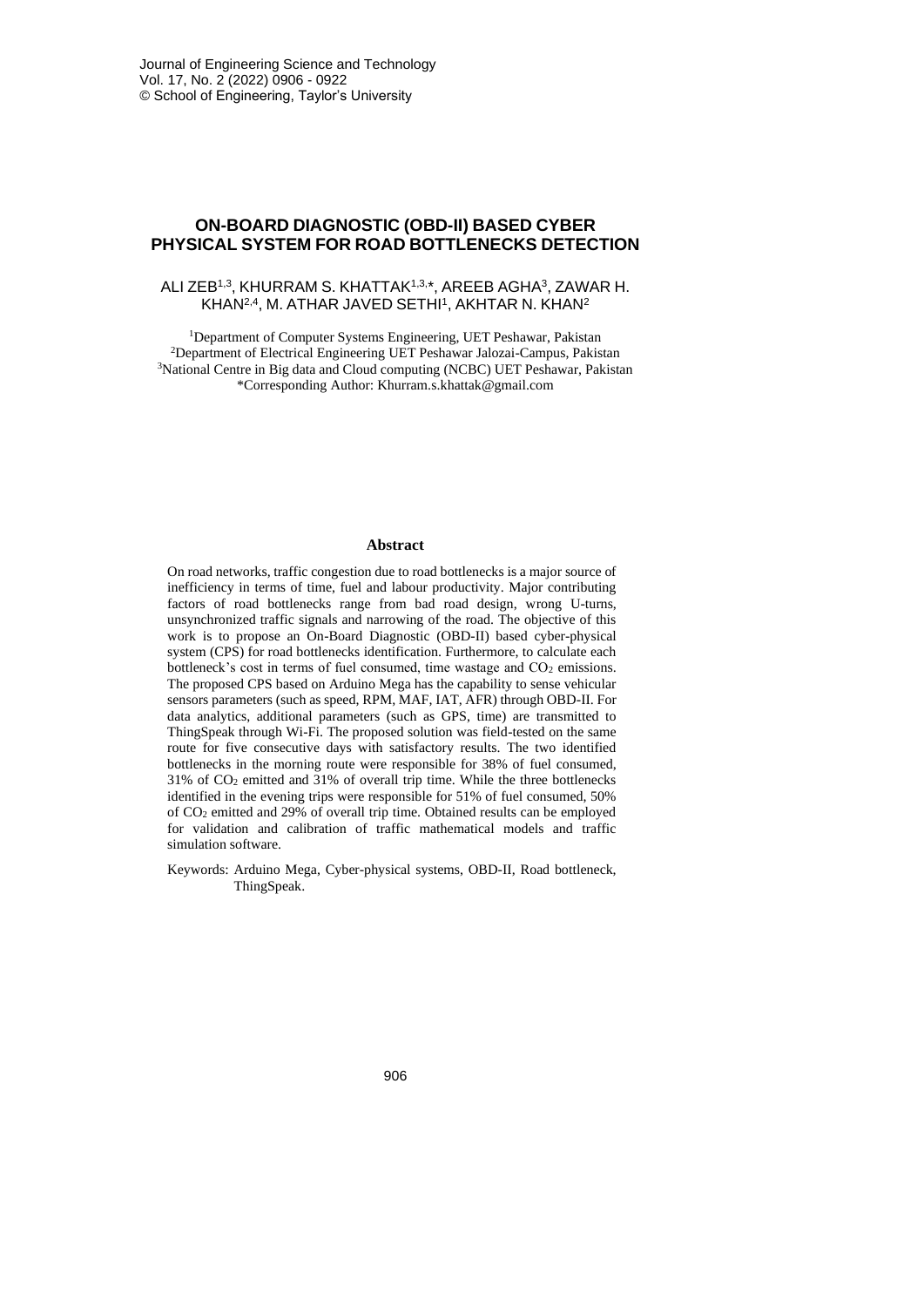## **1. Introduction**

With approximately half of the world's population already urbanized, it is projected that this share will further increase to 68% by 2050 [1]. Although extremely beneficial, this rapid urbanization is with its own associated challenges. The most pressing of these challenges is urban mobility. Inefficient urban mobility is resulting in traffic congestions, accidents, productivity losses, GHG emissions, noise pollution and overall deterioration of quality of life. For example, 29% of overall worldwide GHG emissions are directly attributed to the transport sector [2]. Furthermore, vehicular emissions are a major source of carbon dioxide, sulphur dioxide, ozone and particulate matter in urban settings. This ambient pollution is resulting in different urbanite's health issues ranging from cardiovascular, respiratory, high blood pressure and stress [3].

## **1.1.Research context**

One of the major sources of inefficiency on urban roads is traffic congestion. Major factors for traffic congestion range from road bottlenecks\chokepoints, flawed road design, illegal U-turns, non-signalized roundabouts/intersections, unsynchronized traffic signals and road pavement conditions [2, 4]. Socioeconomic and environmental impact of traffic congestion are significant. For example, estimated traffic congestion's costs to the United Kingdom were about \$50 billion in 2010 [2]. In the United States, it has been estimated that traffic congestion will cost \$480 billion in 25 most densely populated cities [5]. These costs are inclusive of time and fuel wastage, lost productivity and GHG emissions. Traffic congestion leads to aggressive driving behaviour, resulting in 15-20% higher fuel consumption [6].

With 25% of worldwide  $CO_2$  emissions attributed to the transport sector, traffic congestion's environmental impact is huge [2]. These impacts range from urban air quality degradation, climate change and health related issues [2, 7]. According to the International Council on Clean Transportation (ICCT) report, approximately 385,000 premature deaths were attributed to vehicular emissions in 2015 [8]. Furthermore, other health related issues range from cardiovascular, respiratory, reproductive and immune systems. Health issues exacerbated due to vehicular noise pollution range from high blood pressure, irritation, sleeplessness and anxiety.

## **1.2.Overview and scope**

The aim and objective of this work is to propose a low-cost cyber physical system for road bottleneck detection. Moreover, to estimate each bottleneck's cost in terms of time wasted, fuel consumed, and  $CO<sub>2</sub>$  emitted. Obtained results will be instrumental in identifying and quantifying inefficiencies on road networks. Which in turn will enable urban manages and traffic engineers to undertake corrective measures for better road network management. The sensor node of the proposed solution is based on Arduino Mega. Different sensors such as noise and vibration have been integrated with sensor node. Using Bluetooth for intercommunication with the vehicle's OBD-II scanner, the sensor node senses the vehicle's speed, RPM, MAF, IAT and AFR. These sensed parameters in combination with GPS coordinates and time are transmitted to 'ThingSpeak' cloud platform using ESP8266 Wi-Fi Module. For reliability and accuracy, sensed parameters are logged in an integrated SD card in the sensor node. The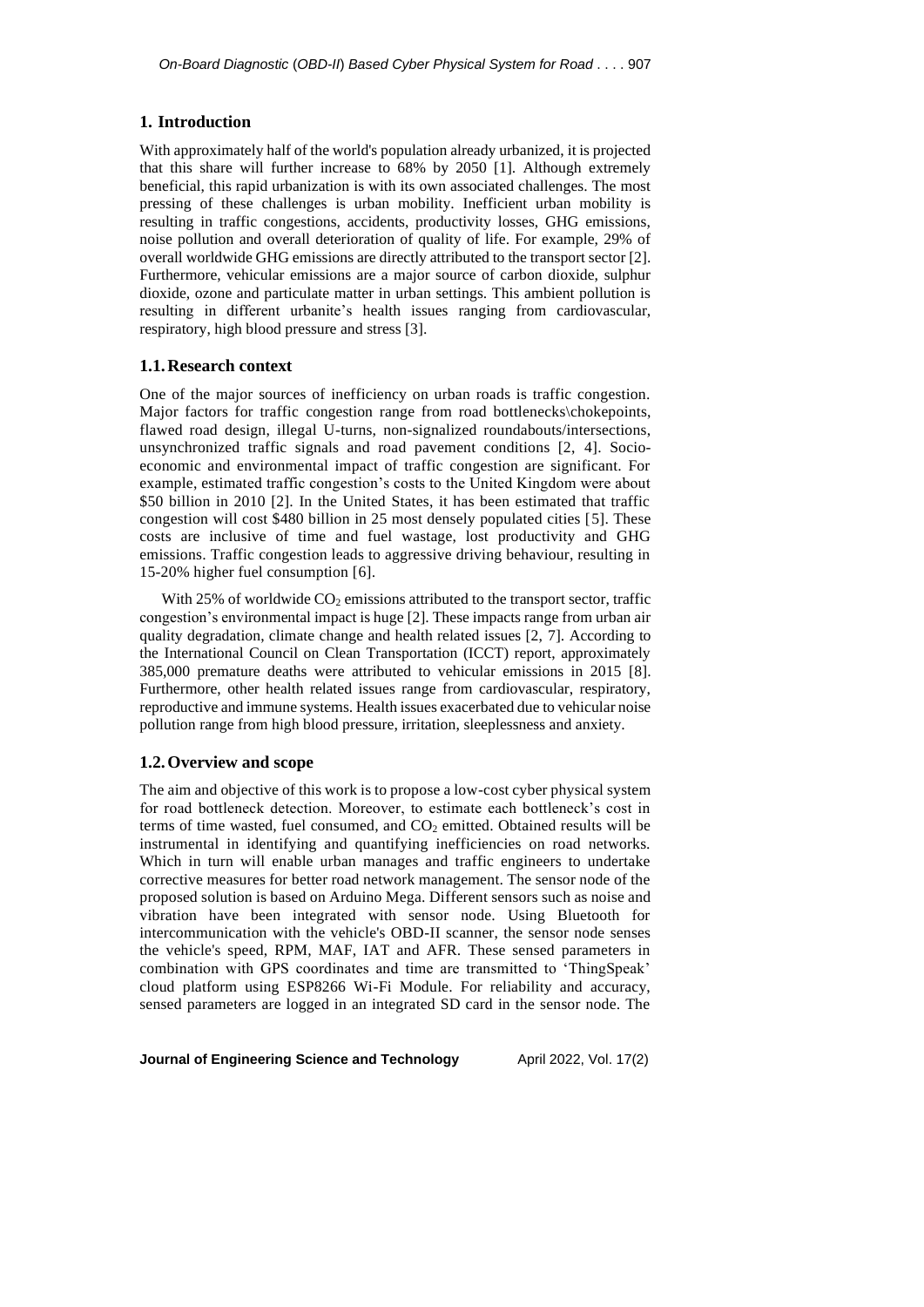proposed system was field-tested over a specific route for five consecutive days (from Monday  $23^{rd}$  December 2019 to Friday  $27^{th}$  December 2019) with accurate results. Primary contributions of this work are:

- A low-cost cyber physical system for detecting inefficiencies on road network using data analytics,
- Developing a cloud-based platform for supporting smart mobility in the context of intelligent transportation systems.

The rest of the paper is organized as: Section 2 throws light on the related work in the existing literature. Section 3 discusses methodology in detail. Section 4 presents the results and discussion related to it. Finally, Section 5 presents the conclusion and future work.

## **2. Related Work**

In this section, an overview of proposed OBD-II based solutions in existing literature have been summarized to establish the novelty of our work. In existing literature, the objective of proposed solutions is either for accident detection or fleet management and diagnostics. While the objective of this research is to propose a solution to identify road bottlenecks and quantify each in terms of time wasted, fuel consumed, and CO<sub>2</sub> emitted.

## **2.1.Accident prediction and detection**

Road accidents are the biggest source of traffic-related fatalities. Quick response from Emergency Medical Services (EMS) can go a long way to bring down these fatalities. In this regard, different solutions have been proposed for accident detection, prevention, and EMS intimation.

Srinivisan [9] proposed an IoT-based real-time automobile monitoring and accident prevention system. Bluetooth Low Energy (BLE) technology was used for communication between OBD-II and raspberry pi. Vehicle sensor data such as speed, intake air pressure, temperature,  $CO<sub>2</sub>$  emission, and fuel level indicator were recorded in real-time. These are sensed with GPS coordinates and vibration sensors to communicate with a mobile app using Wi-Fi. Using machine learning techniques vehicle health was monitored and analysed.

Furthermore, in the event of an accident, with the vibration sensor sensing the impact (greater than the preselected threshold value) an alert is sent with location to the mobile app. Nugroho et al. [10] presented an IoT-based Car Data Recorder for vehicle monitoring and accident reporting. The proposed system used Arduino mega 2560, ELM327 OBD-II scanner, Bluetooth HC-05, accelerometer, and GSM module SIM800L. An alert is sent through SMS in case an impact of more than 4G is detected. Nath and Malepati [11] proposed an integrated system using Arduino AT mega 328p integrated with Inertial Measurement Unit BNO055, OBD-II, Bluetooth HC-05, GPS, and GSM module SIM808. Using IMU (inertial measuring unit, acceleration and angular orientation of vehicle and airbag deployment are monitored in real-time for accident detection. An SMS is sent with GPS location to emergency services for a timely response.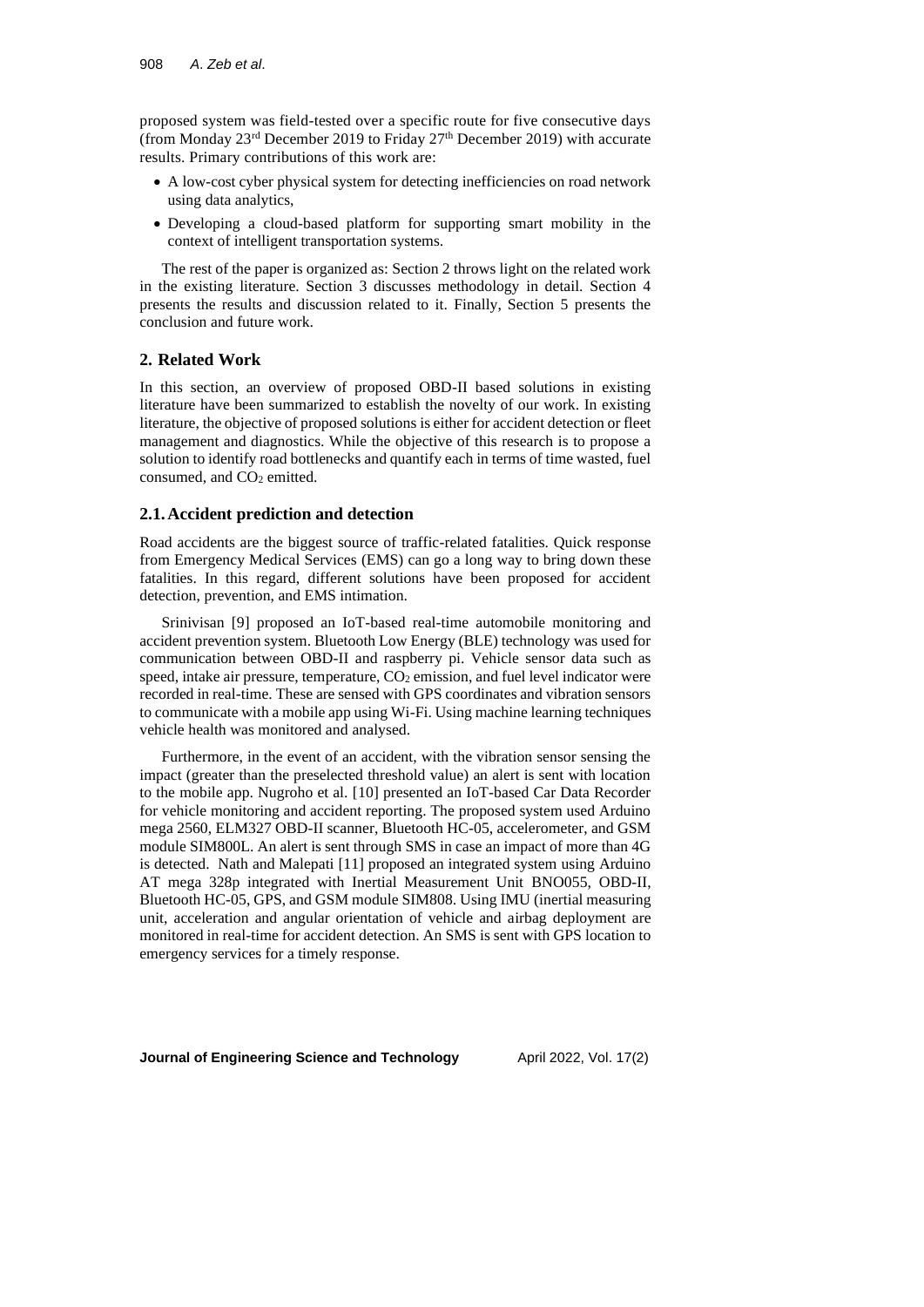## **2.2.Fleet management**

Türk and Challenger [12], presented a driver behavior analysis and fleet management system using an IoT system. The system consists of an ARM Cortex A8 processor along with integrated sensors. It is used to extract vehicle sensor data such as brake utilization frequency, fuel consumption, engine RPM, speed, steering angle through OBD-II along with driver information and send it to the server. Detailed analysis of driver behavior and vehicle status is performed using analysis software. Wahl et al. [13] proposed a system using Arduino Uno and OBD-II for vehicle monitoring and diagnostics. Vehicle maintenance can be performed beforehand for accident prevention. Baghli et al. [14] proposed a smartphone application with an OBD-II interface for engine performance and energy consumption of vehicles. The solution is useful for fleet management by tracking vehicles remotely and devising optimal control strategies for route choice based on energy consumption.

# **2.3.Pollution estimation**

With 29% of GHG emissions attributed to the transport sector, different solutions have been proposed for pollution estimation and mitigation. Maldonado and Bennabi [15] proposed a solution to predict pollution using the vehicle's OBD-II data and machine learning techniques. A positive correlation between vehicle's RPM and speed was established with  $CO<sub>2</sub>$  emissions. It was concluded that the driving pattern influences GHG emissions. Sohail et al. [2] developed an app-based solution for road bottleneck identification and associated cost in terms of fuel consumption and  $CO<sub>2</sub>$  emissions.

The novelty of this work is that the proposed OBD-II based cyber physical system is the first such attempt for road bottleneck identification. Existing cyber physical solutions [9-13, 15] are intended for either accident detection or fleet management and diagnostics. Salient features of the proposed system are:

- Ability to identify road bottlenecks\choke points on any road network,
- Ability to calculate associated cost for each road bottleneck in terms of time taken, fuel consumed and  $CO<sub>2</sub>$  emissions,
- Obtained results can be employed by urban managers and traffic engineers to adopt corrective measures to remove inefficiencies identified,
- Measured vehicular microscopic data can be employed for calibration and validation of traffic flow mathematical models and traffic simulation software such as Vissim, Paramics, and Aimsun [4, 16-20].

## **3. Methodology**

In this work, a low-cost and real-time OBD-II based cyber-physical system is proposed for road bottleneck detection. It has the ability to quantify each bottleneck's cost in terms of fuel consumed, time wasted, and  $CO<sub>2</sub>$  emissions. The obtained results in turn can be instrumental in devising corrective measures to smoothen traffic flow. For better understanding, the proposed solution is subcategorized into four modules: (1) OBD-II (2) Sensor node, (3) Software & Algorithm, and (4) Cloud platform.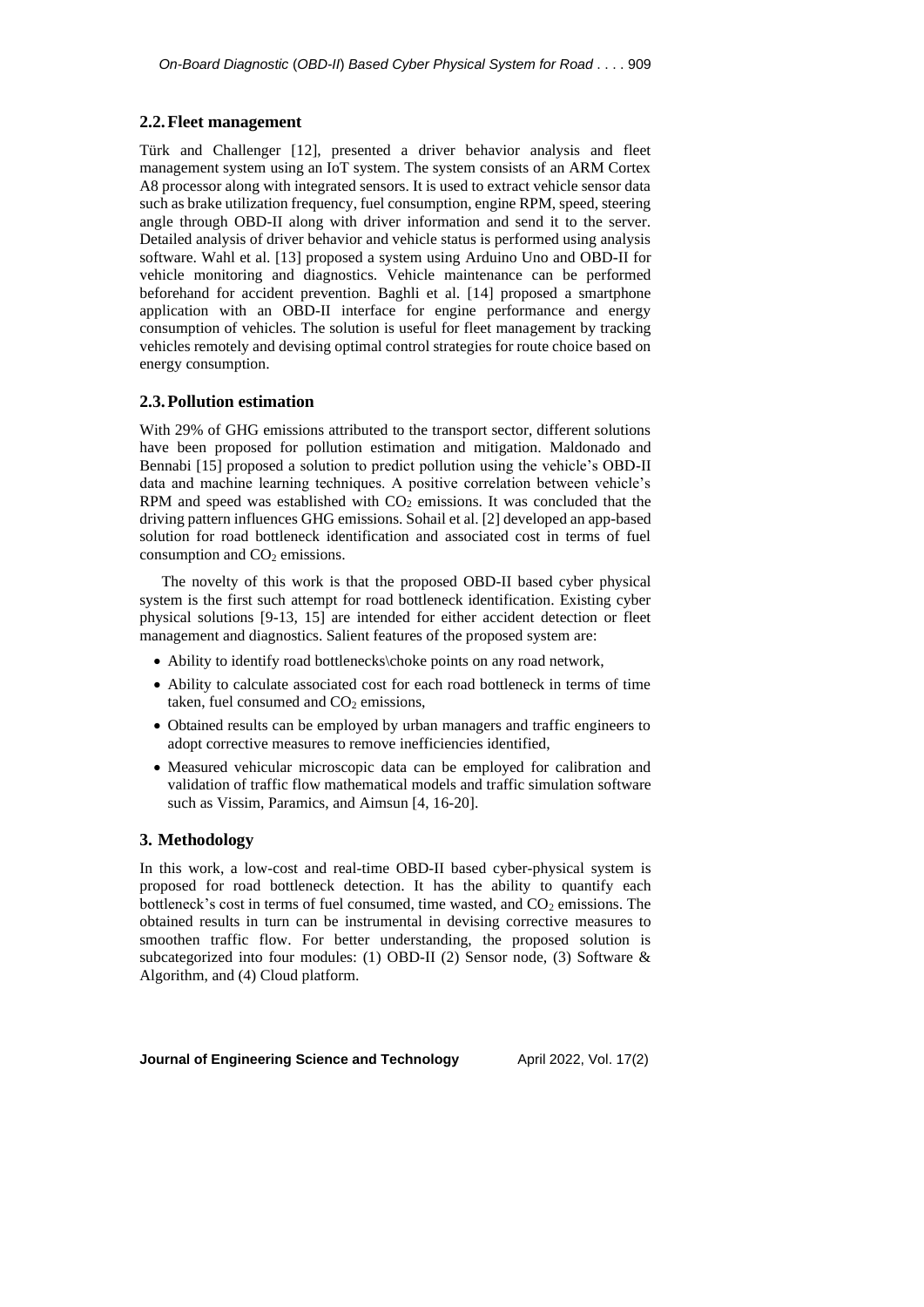# **3.1.OBD-II**

From 1996, automobile manufacturers began to integrate an array of electronic sensors in vehicles known as ECU (Engine Control Unit). The main objective was to increase fuel efficiency thus reducing emissions through in-vehicle sensor monitoring. An added advantage of ECU that became apparent later was vehicular diagnostics and data logging for technical assessment. This vehicular diagnostics and reporting capability is known as OBD (On-Board Diagnostics). OBD is connected through DLC (Data Link Connector) with ECU. Vehicular sensor data is collected through PID (Parameter ID) codes [2, 21]. With OBD's utility beyond doubt, lack of a common standard in early days posed a serious interoperability problem. To resolve this issue, OBD-II standard interface was proposed [10, 14, 22]. The following protocols have become industry standards, where the only significant difference is communication pins placement.

a) SAE J1850 PWM b) SAE J1850 VPW c) ISO 9141-2. d) ISO 14230 KWP2000 e) ISO 15765 CAN

In this work, ELM327 OBD-II scanner is connected with the test vehicle's ECU for sensing vehicular sensor data. Intercommunication between ELM327 scanner and sensor node is achieved through Bluetooth HC-05 protocol as can be seen in Fig. 1.



**Fig. 1. Cyber-Physical Systems block diagram.**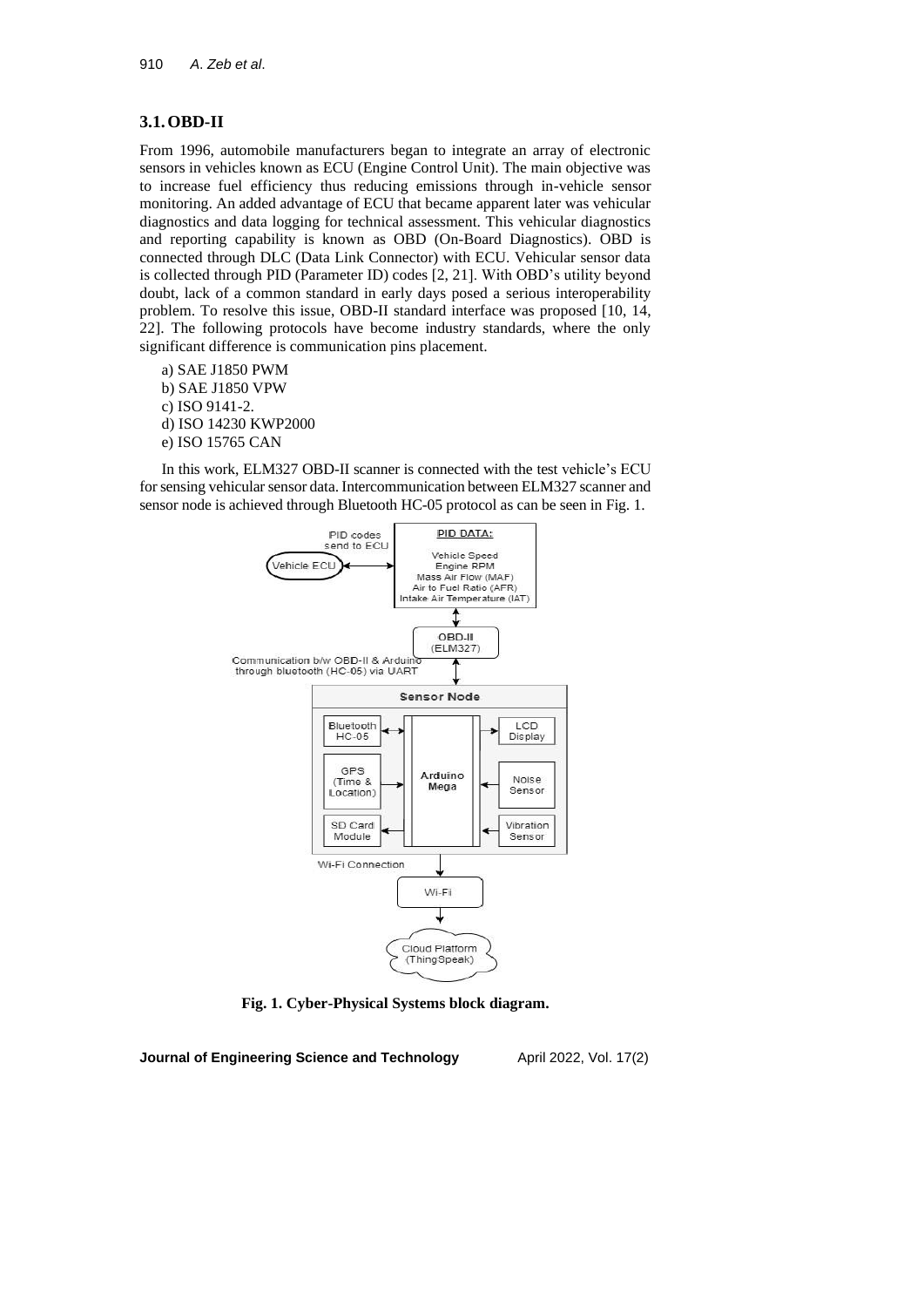#### **3.2.Sensor node**

For sensor node, Arduino Mega 2560 [23] has been selected as a compute board as can be seen in Fig. 1. It is a general-purpose AVR microcontroller with 16MHz clock speed, 256 KB flash memory, 54 digital and 16 analog I/O pins. For communication with ELM327 OBD-II scanner, HC-05 Bluetooth module has been integrated as can be seen in Fig. 1. Through the ELM327 OBD-II scanner, vehicular sensor parameters such as speed, RPM, MAF, AFT, and IAT are sensed every 12 sec. These sensed parameters are essential to calculate fuel consumption and  $CO<sub>2</sub>$ emissions as detailed in Section 3.3.

GPS module (NEO-6M) has been integrated for geo-referencing vehicle's sensor data to the road network. Furthermore, to estimate the overall trip time and time wasted per bottleneck, GPS provisioned time has been used. GPS georeferencing and timestamps are instrumental in estimation of fuel consumed, time taken and CO<sup>2</sup> emissions per bottleneck and overall trip. For road bottleneck identification, vehicle's speed is sourced through the ELM327 OBD-II scanner. However, a sharp drop in vehicle speed can either be because of traffic congestion or poor road pavement condition. Vibration (SW-420) and noise (KY-038) sensors have been integrated to validate bottlenecks identified. Though the route selected for this work has a smooth-surfaced road, vibration data is correlated with speed for confirmation. As bottlenecks result in traffic congestion, ambient noise levels rise because of horns and vehicular engine noise. For validation, each bottleneck has been verified through an increase in noise level.

For sensed (speed, RPM, MAF, AFR, IAT, noise, vibration, GPS coordinates and time) parameters transmission, ESP8266 Wi-Fi module has been integrated with sensor node. Using cellular internet package, sensed parameters are transmitted to free and open-source cloud platform 'ThingSpeak'. For data reliability, the sensed parameters are also logged locally on a 128 MB SD card module as can be seen in Fig. 1. This is done to ensure data integrity in case of communication disconnection because of Wi-Fi coverage non-availability. The accumulated data is used to identify bottlenecks and their associated costs in terms of fuel consumed, time wasted and  $CO<sub>2</sub>$  emissions in the overall trip. Software and algorithms employed for the identification of road network inefficiencies have been detailed in the following section.

## **3.3.Software and algorithm**

Software of the proposed solution is developed in Arduino IDE using C++ and is being executed by Arduino Mega 2560. Program flow for road bottleneck detection software can be observed in Fig. 2.

At the start of the trip, the sensor node establishes a connection with the ELM327 OBD-II scanner plugged into the vehicle's DLC connector. The interconnection between the two is established using Bluetooth. After successful interconnection establishment, the sensor node starts requesting vehicular sensor data such as speed, RPM, AFR, MAF and IAF every 12 sec. These vehicular sensor parameters are in turn employed to calculate fuel consumed and CO2 emissions for each road bottleneck and whole trip.

In the next step, sensed parameters from the integrated sensors are sensed as can be seen in Fig. 2. GPS coordinates and time are sourced for geo-referencing speed, fuel consumed and  $CO<sub>2</sub>$  emissions to different road sections as detailed in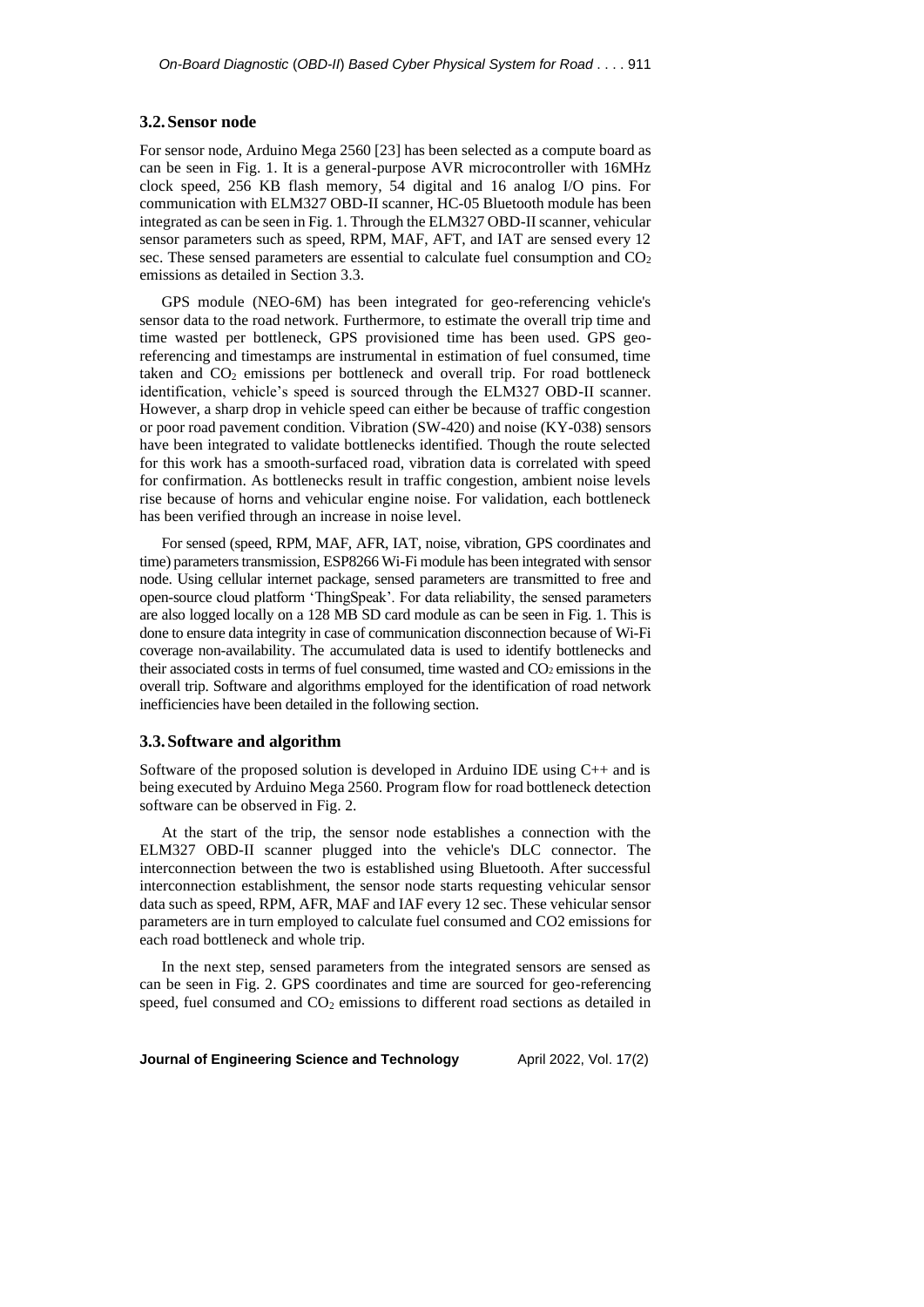section 4. Integrated vibration and noise sensor parameters are employed for the validation of bottlenecks.



**Fig. 2. The flowchart of road bottleneck detection software.**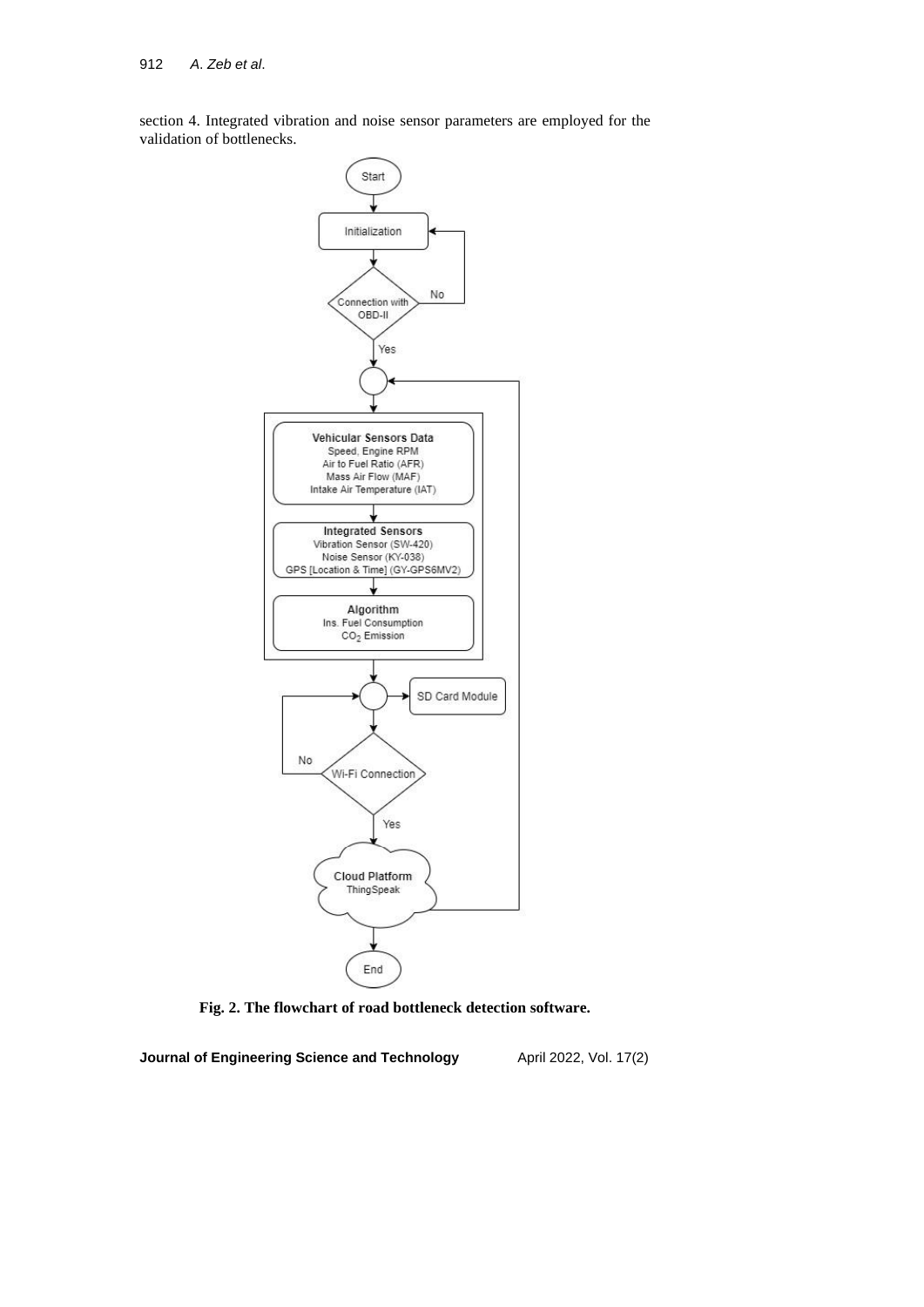In the third step, algorithms are executed for estimation of fuel consumed and  $CO<sub>2</sub>$ emissions as detailed in Sections 3.3.1 and 3.3.2. Processed data is then transmitted to a cloud platform (ThingSpeak) using Wi-Fi. However, to counter the probability of internet connectivity disruptions, the data is logged locally on an SD card as can be seen in Fig. 2. The time it takes to execute the software as shown in Fig. 2 is 15 s. Hence four data sets are transmitted to the cloud platform (ThingSpeak) per minute.

### **3.3.1. Instantaneous fuel consumption**

Fuel consumption is the measure of fuel amount consumed per unit distance travelled. It is measured in either litre per kilometre (l/km) or miles per gallon (MPG). Fuel consumption can vary depending on driver behaviour, vehicle type, traffic flow and time of day. Instantaneous fuel consumption (1 litre/100 km) can be calculated using Eq. (1) [2, 6]. It is applicable only if the vehicle provides Fuel Flow (PID 015E) parameter.

*Inst. Fuel Consumption* 
$$
\left[\frac{l}{100km}\right] = \left[\frac{Fuel Flow \left[\frac{l}{h}\right]}{Speed \left[\frac{k}{h}\right]}\right] * 100
$$
 (1)

However, in most vehicles, Fuel Flow parameter is not provided. This is either because the manufacturers decided against it, or unavailability of a fuel flow sensor installed between the engine carburettor and fuel tank. The test vehicle used for validation of this research also doesn't provide the Fuel Flow parameter. In such a case, Fuel Flow can be calculated using Eq. (2) [2, 6]. As can be seen in Eq. (2), Fuel Flow can be calculated using Mass Air Flow (MAF) (PID: 0110) and Air-to-Fuel ratio (AFR) (PID: 0144).

$$
Full Flow \left[\frac{l}{h}\right] = \frac{MAF * 3600}{AFR * FD} \tag{2}
$$

where FD is an abbreviation for Fuel Density and estimated at  $820$  g/dm<sup>3</sup> for gasoline.

### **3.3.2. CO<sup>2</sup> emission**

Whenever fuel is burnt, fuel's carbon content reacts with atmospheric oxygen thus producing  $CO<sub>2</sub>$ . The produced  $CO<sub>2</sub>$  can be calculated using Eq. (3) [2, 6]

$$
Mass of CO2 Emission = 3.67CC Massfuel
$$
 (3)

where  $C_C$ , is an abbreviation for fuel's Carbon Content and  $Mass_{fuel}$  is the amount of fuel.

Atomic weight of carbon and oxygen elements are  $12<sub>U</sub>$  and  $16<sub>U</sub>$  respectively. Thus, molecular weight of CO<sub>2</sub> is CO<sub>2</sub> =  $12_U + (2 * 16_U) = 44_U$ . So, burning 1 kg of fuel in complete combustion will produce  $\sim$ 3.67 kg (44/12) of CO<sub>2</sub> [2, 6].

The carbon content of Gasoline is reported at  $87\%$ . To calculate  $CO<sub>2</sub>$  emission per 1kg of gasoline fuel, we substitute these values in Eq. (3) [2, 6]:

$$
Mass of CO2 Emission = 3.67 \times 0.87 \times 1 \text{ kg} = 3.19 \left[ \frac{\text{kg}}{1 \text{ kgfuel}} \right]
$$
 (4)

Since, density of gasoline is 0.73 kg/litre, so

Mass of CO<sub>2</sub> *Emission* = 
$$
3.19 \times [kg] \times 0.73 = 2.3 \left[ \frac{kg}{1 \text{ litrefuel}} \right]
$$
 (5)

Hence for every litre of gasoline consumed, approximately 2.3 kg of  $CO_2$  is emitted.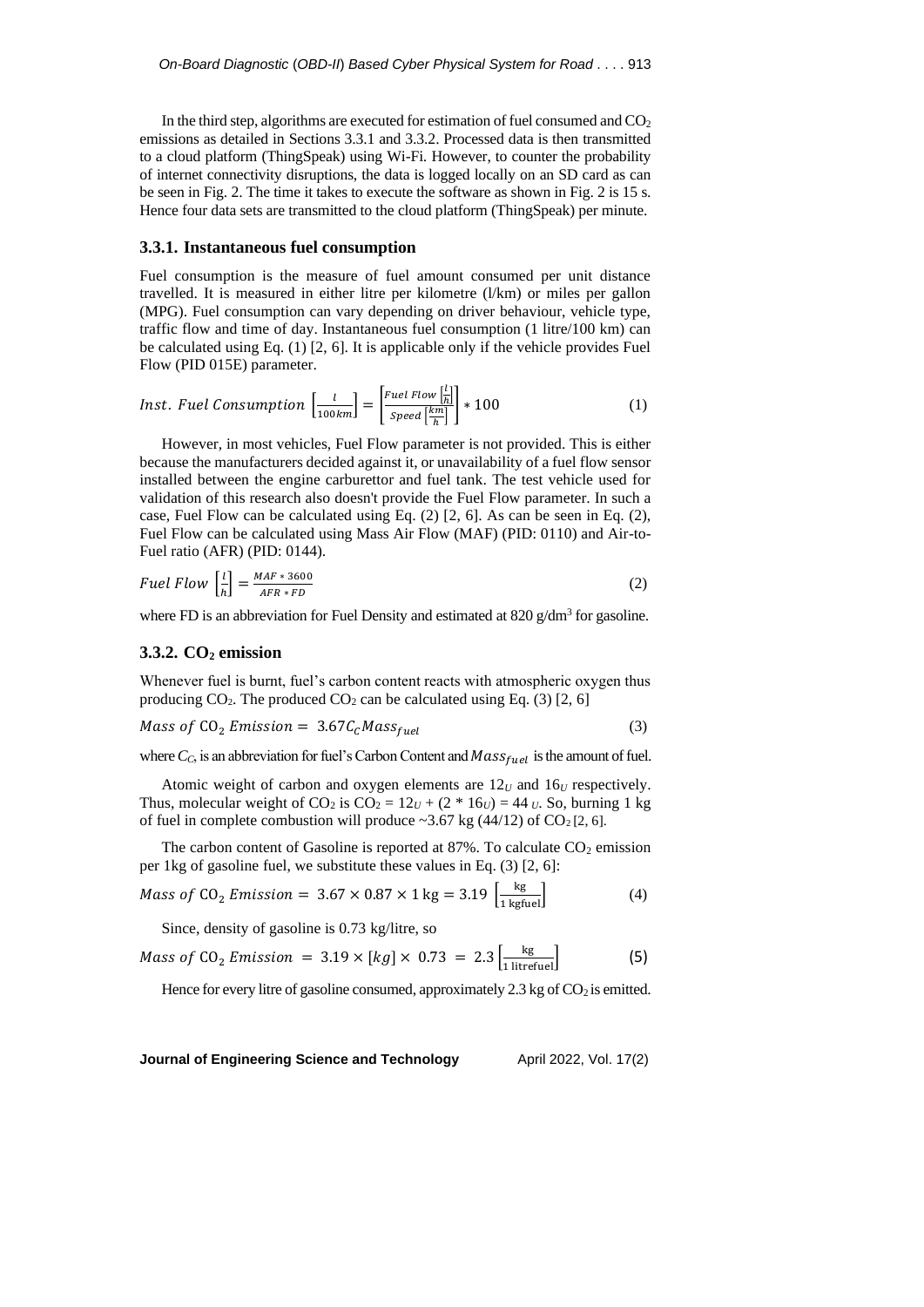## **3.4.Cloud platform**

A free and open-source cloud platform 'ThingSpeak' has been employed for data achieving, analysis and visualization. ThingSpeak provides the capability for visualization without any need for programming. This is in addition to the built-in capability for MATLAB analytics [24, 25]. ThingSpeak through built-in APIs, can retrieve and store data from sensor nodes using the HTTP (Hypertext Transfer Protocol) protocol [7, 26]. It has an added capability to perform data analytics on logged data [7, 25, 26].

### **4. Results and Discussion**

For testing and evaluation, the proposed solution was installed in a 2011 Toyota Corolla XLI with automatic transmission and having 1300CC engine. A route from UET (University of Engineering & Technology) Peshawar and Phase 2, Hayatabad was selected as can be seen in Fig. 3. This route was selected because major educational and governmental organizations are located along it. Consequently, it is one of the major arterial roads of Peshawar city. Roundtrips (in the morning and evening) on this route were made for five consecutive days. The five consecutive morning trips were made from Phase 2, Hayatabad to UET Peshawar. The morning trips were started at about 08:40 AM from Monday 23rd December 2019 to Friday 27th December 2019 as can be seen in Fig. 3. Evening trips were made at about 5:20 PM from UET Peshawar to Phase 2, Hayatabad on the same five consecutive days.



**Fig. 3. Satellite image of the whole trip.**

Because of two different gates for entering and exiting UET Peshawar, the morning trip route is 5.75 km long while the evening trip route is 6.7 km long as can be seen in Fig. 3. Based on five days average, the morning trips took 13 minutes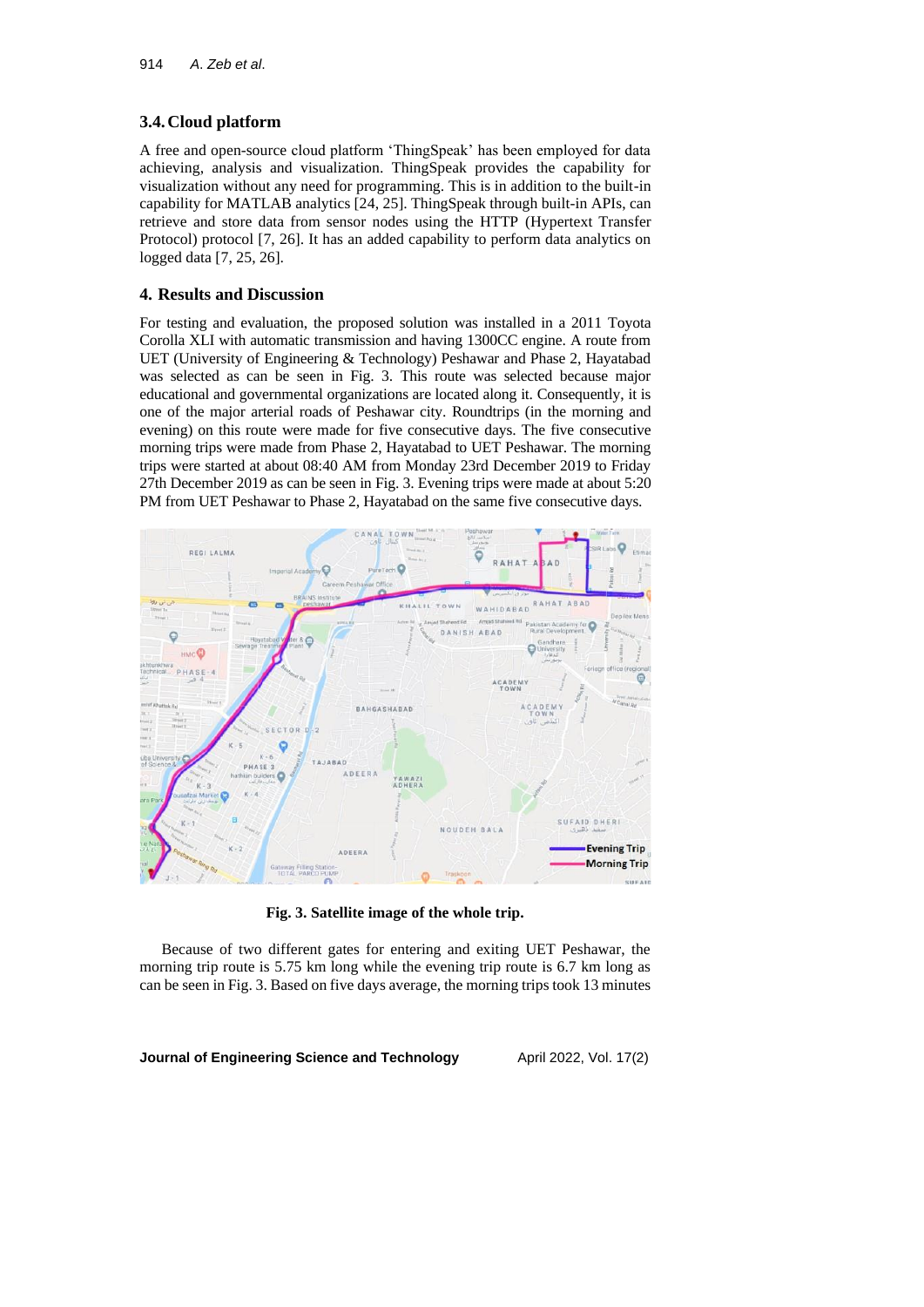and 8 seconds as can be seen in Table 1. The evening trip averaged over five days, took 15 minutes and 38 seconds as can be seen in Table 2.

Khyber Pakhtunkhwa provincial government has recently started constructing a Bus Rapid Transit (BRT) system in 2018 as an urban mobility solution. However, BRT has serious design flaws because of haste in the planning phase. Secondly, as BRT is being constructed in the middle of the main road, at places it reduces threelane road to two-lanes due to construction of overhead pedestrian bridges. This design flaw results in road bottlenecks. The proposed solution successfully identified these bottlenecks (at jahaz chowk, BRT flyover, Islamia College, and board bazar) and their associated costs in terms of  $CO<sub>2</sub>$  emissions, fuel and time wasted.

### **4.1.From Phase 2, Hayatabad to UET Peshawar (Morning trip)**

In the morning trip, the proposed system identified two bottlenecks on the selected 5.75 km long route. The first bottleneck was identified at "BRT flyover", while the second bottleneck was at "Board Bazar". Table 1 details the data taken on the morning route for five consecutive days.

|                               | <b>BRT</b> Flyover<br><b>Bottleneck</b> |                                  |                              | <b>Board Bazar</b><br><b>Bottleneck</b> |                                  |                               | <b>Total Morning Trip</b> |                                  |                               | <b>Two bottleneck</b><br>Statistic (in $\%$ ) |                                 |                              |
|-------------------------------|-----------------------------------------|----------------------------------|------------------------------|-----------------------------------------|----------------------------------|-------------------------------|---------------------------|----------------------------------|-------------------------------|-----------------------------------------------|---------------------------------|------------------------------|
| <b>Days</b>                   | Time<br>(m:s)                           | Inst. Fuel<br>$(1100 \text{km})$ | (kg\litre)<br>$\overline{C}$ | Time<br>(m:s)                           | Inst. Fuel<br>$(1100 \text{km})$ | (kg\litre)<br>CO <sub>2</sub> | Time<br>(m:s)             | Inst. Fuel<br>$(1100 \text{km})$ | (kg\litre)<br>CO <sub>2</sub> | Time<br>(m:s)                                 | Fuel<br>$(1100$ km $)$<br>Inst. | (kg\litre)<br>$\overline{C}$ |
| Monday                        | 1:12                                    | 18.6                             | 4.2                          | 1.43                                    | 18.9                             | 4.4                           | 12:16                     | 8.3                              | 1.9                           | 24%                                           | 45%                             | 44%                          |
| <b>Tuesday</b>                | 1:23                                    | 21.2                             | 4.9                          | 3:18                                    | 18.7                             | 4.3                           | 12:12                     | 8.4                              | 2.0                           | 38%                                           | 42%                             | 43%                          |
| Wednesday                     | 1:59                                    | 18.2                             | 4.2                          | 1:01                                    | 24.0                             | 5.6                           | 12:26                     | 7.7                              | 1.8                           | 24%                                           | 36%                             | 37%                          |
| <b>Thursday</b>               | 2:34                                    | 11.4                             | 2.6                          | 3:55                                    | 28.0                             | 6.5                           | 15:12                     | 7.1                              | 1.6                           | 43%                                           | 36%                             | 35%                          |
| Friday                        | 1:34                                    | 22.2                             | 5.2                          | 1:35                                    | 12.9                             | 3.0                           | 13:33                     | 5.2                              | 1.2                           | 23%                                           | 30%                             | 29%                          |
| Average<br>$(5 \text{ days})$ | 1:44                                    | 18.3                             | 4.22                         | 2:18                                    | 20.5                             | 4.76                          | 13:08                     | 7.34                             | 1.7                           | 31%                                           | 38%                             | 37%                          |

**Table 1. Break down of time taken, fuel consumed and CO<sup>2</sup> emission per bottleneck and the whole trip**

As can be seen from Table 1, on average (5 days) the share of the two combined bottlenecks in overall trip time, fuel consumed and  $CO<sub>2</sub>$  emission was recorded at 31%, 38% and 37% respectively. This is despite the fact that the combined length of the two bottlenecks is 720 meters (BRT flyover and Board Bazar are 470 and 250 meters long respectively). The combined length of the two bottlenecks is only 12.5% of the whole morning trip route of 5.75 km.

The average time wasted over five days at BRT flyover bottleneck is 1 min and 44 sec. Thursday being a particularly bad day when it took 2 minutes and 34 seconds as can be seen in Table 1. The congestion at the BRT flyover bottleneck is because of an unsignalized U-turn under the BRT flyover and unsignalized merging of canal road's traffic onto the main road. Figure 4 depicts the data taken on Thursday 26th December 2019. As can be seen in the figure, the speed dropped from 41 km/h to 7 km/h and took 2 min 34 sec to clear the bottleneck. On average (5 days), the fuel consumption rate at this bottleneck was measured at 18.3 *l*/100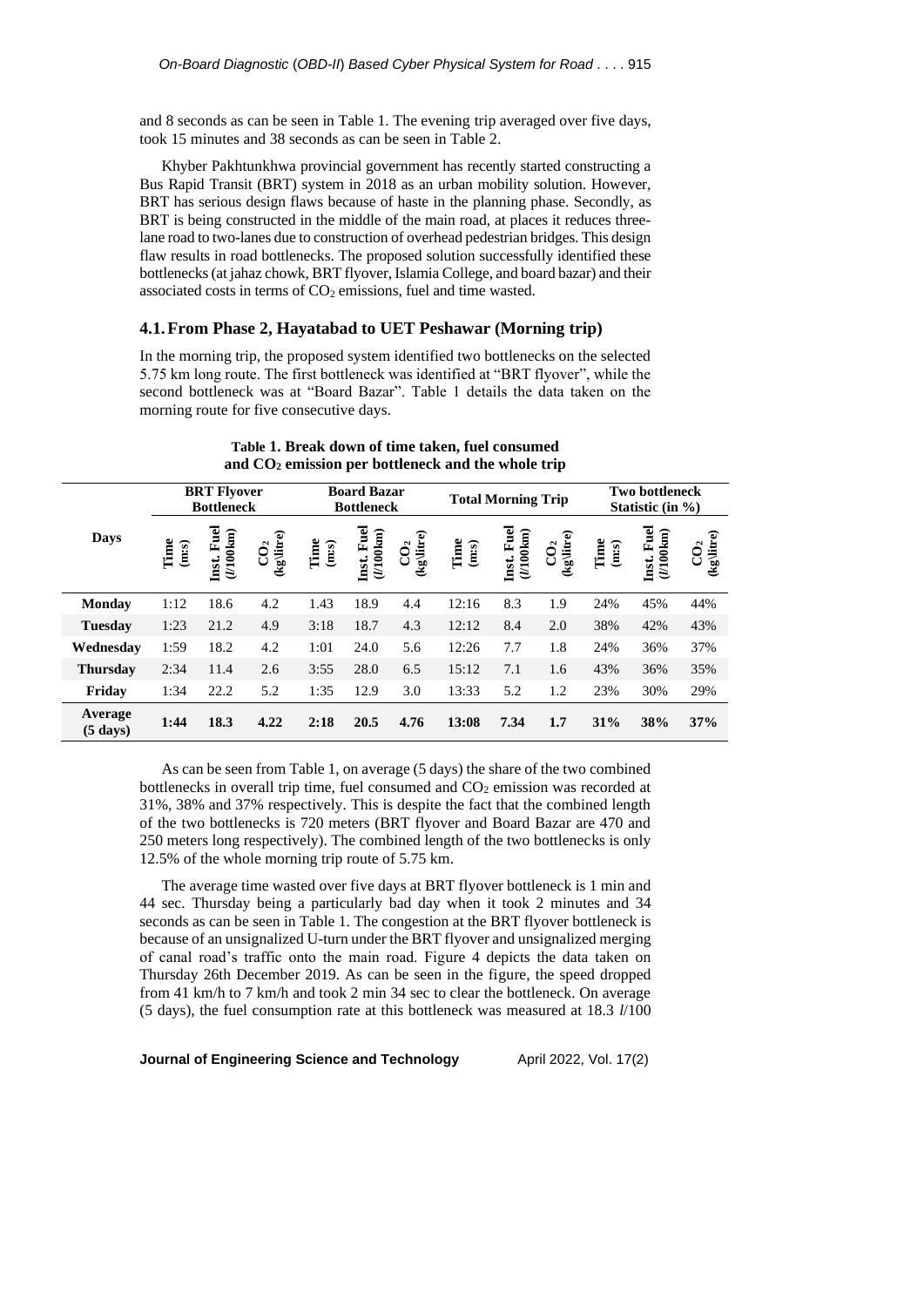km as opposed to 7.34 *l*/100km for the rest of the trip. On average (5 days), CO<sub>2</sub> emissions at this bottleneck were measured at 4.22 kg/litre fuel.

The second bottleneck, "Board Bazar" took about 2 min and 18 sec when averaged over five days as can be seen in Table 1. On Thursday's trip, the Board Bazar bottleneck took 3 min 55 sec to traverse. Vehicle speed dropped from 26 km/h to 3 km/h as can be seen in Fig. 4. The cause for this bottleneck is the narrowing of the road because of the overhead pedestrian bridge as can be seen in Fig. 5. A newly constructed overhead pedestrian bridge narrows down the road from three lanes to two, thus causing congestion. On average (5 days), fuel consumption rate and  $CO<sub>2</sub>$  emission costs affiliated with this bottleneck were estimated at 20.5 l/100km and 4.7 kg/litre fuel respectively.



**Fig. 4. Road Map showing both bottlenecks, on Thursday 26th December 2019.**



**Fig. 5. Road Map showing bottlenecks at Board Bazar.**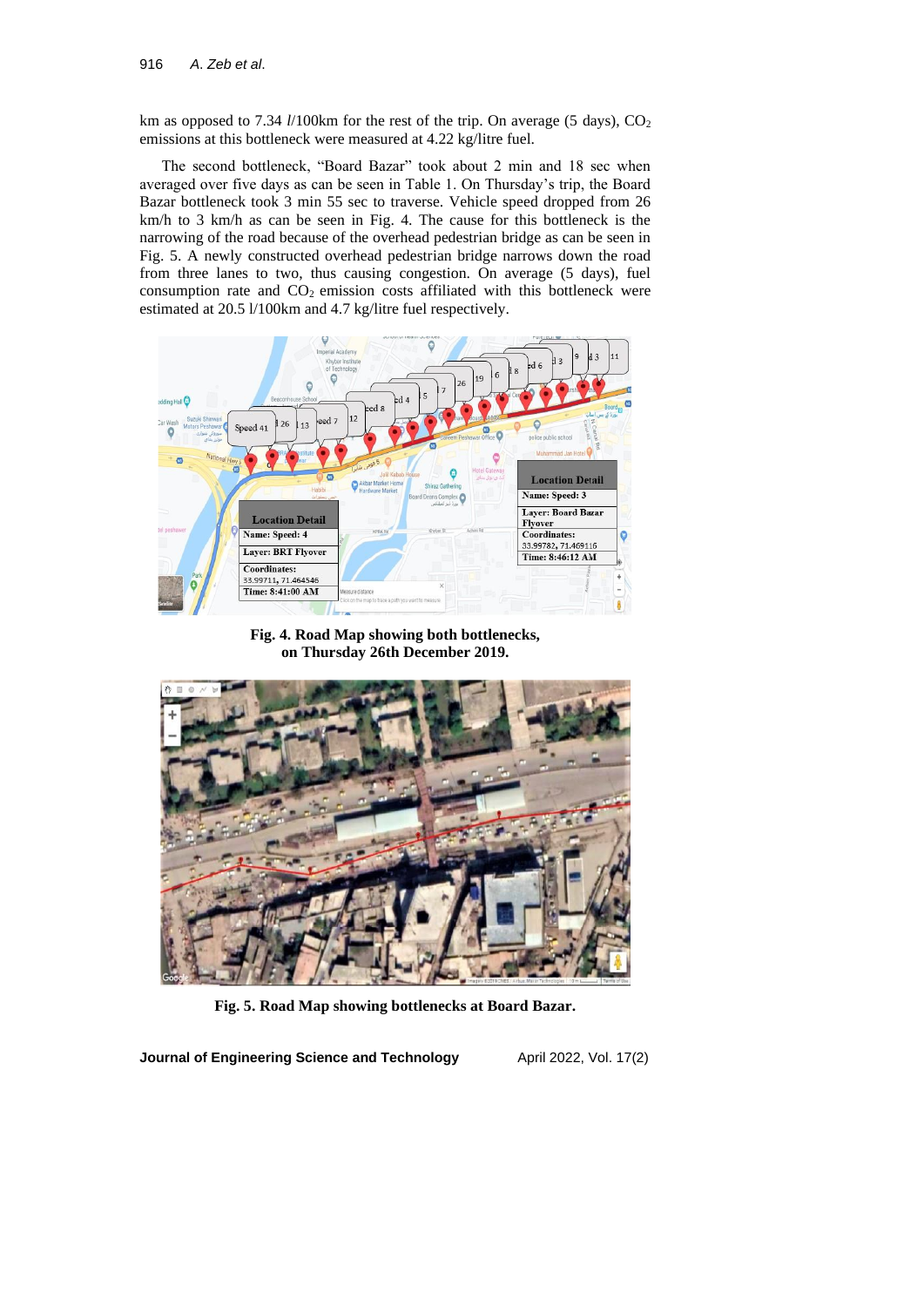Figure 6 provides the relationship between vehicle's speed versus fuel consumption for a morning trip taken on Thursday 26th, December 2019. The trip started at 08:40:00 AM, with "BRT flyover" bottleneck occurring from 8:44:13 AM to 8:46:47 AM. The fuel consumption rate at this bottleneck was estimated at 11.4 *l*/100km. The second bottleneck was encountered at 8:47:24 AM and ended at 8:51:19 AM as can be seen in Fig. 6. The fuel consumption rate at this bottleneck was estimated at 28 *l*/100km. CO<sub>2</sub> emissions are directly proportional to the fuel consumption rate.  $CO<sub>2</sub>$  emissions rate at the two bottlenecks were estimated at 2.6 and 6.5 kg/litre fuel. For the rest of the trip, it was estimated at 1.6 kg/litre fuel.



**consumption on Thursday 26th, Dec 2019.**

#### **4.2.From UET Peshawar to Phase 2, Hayatabad, (Evening trip)**

The evening trips were made on the same days as the morning trips at approximately 05:20 PM every day. The route traversed in these trips was from UET Peshawar back to Phase 2 Hayatabad as can be seen in Fig. 3. The proposed system identified three bottlenecks in the evening trips. The first bottleneck was encountered at Islamia College, while the other two bottlenecks were encountered at Board Bazar and Jahaz Chowk. Table 2 shows the data taken on this route for five days from Monday 23rd December 2019 to Friday 27th December 2019. Just like morning trips, fuel consumption and  $CO<sub>2</sub>$  emission rates at bottlenecks are greater than those throughout the remaining trip.

As can be observed from Table 2, on average (5 days) the three bottlenecks took 29% of the total trip time to traverse. Moreover, the three bottlenecks were responsible for 51% of fuel consumed and 50% of  $CO<sub>2</sub>$  emissions of overall evening trips. This is despite the fact that the combined length of three bottlenecks is 1190 m (Islamia College, Board Bazar, and Jahaz Chowk are 540 m, 370 m and 180 m long respectively). This 1190 m length is only 17.8% of the whole evening trip route of 6.7 km.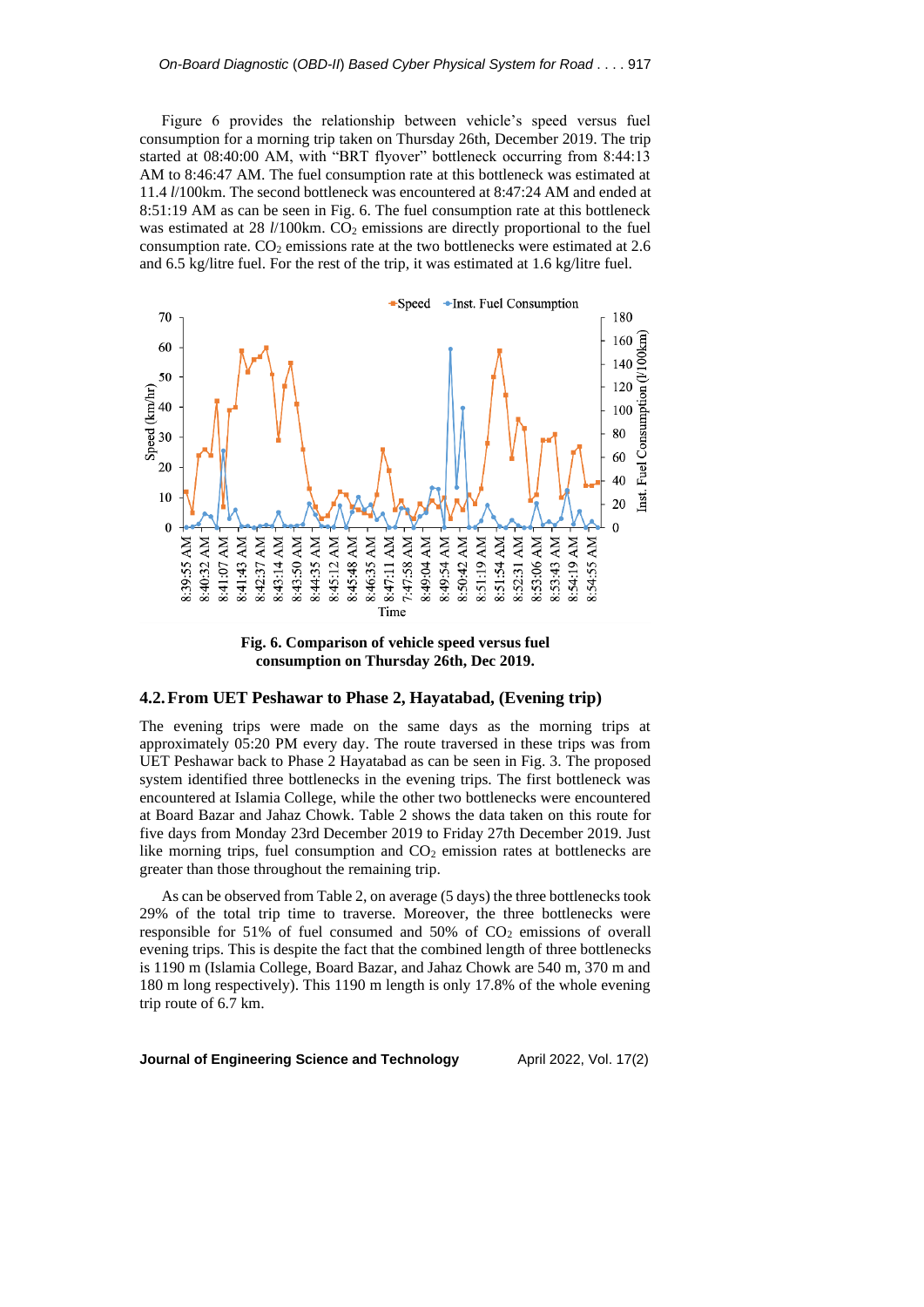|                               | <b>Islamia College</b><br><b>Bottleneck</b> |                                              |                                                       | <b>Board Bazar</b><br><b>Bottleneck</b> |                                               |                                       | <b>Jahaz Chowk</b><br><b>Bottleneck</b> |                                               |                               | <b>Total evening trip</b> |                              |                                     | <b>Three bottleneck</b><br>Statistic (in $\%$ ) |                           |                               |
|-------------------------------|---------------------------------------------|----------------------------------------------|-------------------------------------------------------|-----------------------------------------|-----------------------------------------------|---------------------------------------|-----------------------------------------|-----------------------------------------------|-------------------------------|---------------------------|------------------------------|-------------------------------------|-------------------------------------------------|---------------------------|-------------------------------|
| Days                          | Time<br>(m:s)                               | $(U100$ km $)$<br>$\mathbf{u}$<br>ш<br>Inst. | $\widehat{\mathbf{e}}$<br>(kg\litr<br>CO <sub>2</sub> | Time<br>(m:s)                           | $(U100$ km $)$<br>$\mathbf{u}$<br>Œ,<br>Inst. | $\widehat{\mathbf{e}}$<br>iit<br>(kg) | Time<br><u>ିଶ୍</u><br>Ë                 | $(1100$ km $)$<br>$\mathbf{u}$<br>Ė,<br>Inst. | (kg\litre)<br>CO <sub>2</sub> | Time<br>(m:s)             | Inst. Fuel<br>$(U100$ km $)$ | จ<br>$(kg)$ litr<br>CO <sub>2</sub> | Time<br>(m:s)                                   | (U100km)<br>Fuel<br>Inst. | (kg\litre)<br>CO <sub>2</sub> |
| <b>Monday</b>                 | 1:11                                        | 33.7                                         | 7.8                                                   | 1:12                                    | 19.2                                          | 4.5                                   | 1:24                                    | 22.9                                          | 5.3                           | 16:25                     | 12.2                         | 2.8                                 | 23%                                             | 48%                       | 47%                           |
| <b>Tuesday</b>                | 1:38                                        | 38.5                                         | 8.9                                                   | 1:34                                    | 18.4                                          | 4.3                                   | 1:09                                    | 29.4                                          | 6.8                           | 14:12                     | 12.7                         | 3.0                                 | 30%                                             | 44%                       | 45%                           |
| Wednesdav                     | 2:02                                        | 23.0                                         | 5.3                                                   | 2:05                                    | 29.8                                          | 6.9                                   | 1:23                                    | 21.4                                          | 5.0                           | 18:38                     | 12.5                         | 2.9                                 | 30%                                             | 51%                       | 51%                           |
| <b>Thursday</b>               | 1:29                                        | 41.6                                         | 9.7                                                   | 1:25                                    | 18.4                                          | 4.3                                   | 1:24                                    | 15.1                                          | 3.5                           | 14:59                     | 11.3                         | 2.6                                 | 29%                                             | 45%                       | 45%                           |
| Friday                        | 1:49                                        | 19.2                                         | 4.5                                                   | 1:46                                    | 28.9                                          | 6.7                                   | 1:10                                    | 15                                            | 3.5                           | 13:55                     | 13.9                         | 3.2                                 | 34%                                             | 66%                       | 65%                           |
| Average<br>$(5 \text{ days})$ | 1:38                                        | 31.2                                         | 7.24                                                  | 1:36                                    | 22.9                                          | 5.34                                  | 1:18                                    | 20.8                                          | 4.8                           | 15:38                     | 12.5                         | 2.9                                 | 29%                                             | 51%                       | 50%                           |

**Table 2. Breakdown of time taken, fuel consumed and CO<sup>2</sup> emission per bottleneck and the whole trip.**

As can be seen in Table 2, average (5 days) time wasted at "Islamia College", "Board Bazar" and "Jahaz Chowk" bottlenecks were recorded at 1 min and 38 sec, 1 min 36 sec and 1 min 18 sec respectively. For the evening trip, the highest congestion was encountered on Wednesday as opposed to Thursday for the morning trip as can be seen in Table 1-2. Congestion at "Islamia College" and "Board Bazar" is due to the narrowing of the road from three to two lanes because of newly constructed BRT overhead pedestrian bridges. Board Bazar bottleneck is shown in Fig. 5. The fuel consumption rate at Islamia College and Board Bazar bottlenecks were measured at 23 and 29.8 *l*/100km respectively. The average fuel consumption rate for the whole Wednesday evening trip was recorded at 12.5 *l*/100km. As can be seen in Fig. 7, the vehicle's speed dropped from 29 km/h to 5 km/h at Islamia College bottleneck. After the bottleneck, the vehicle regained its speed to 39 km/h which dropped again to 7 km/h at Board Bazar bottleneck.



**Fig. 7. Road Map showing both bottlenecks on Wednesday 27th December 2019.**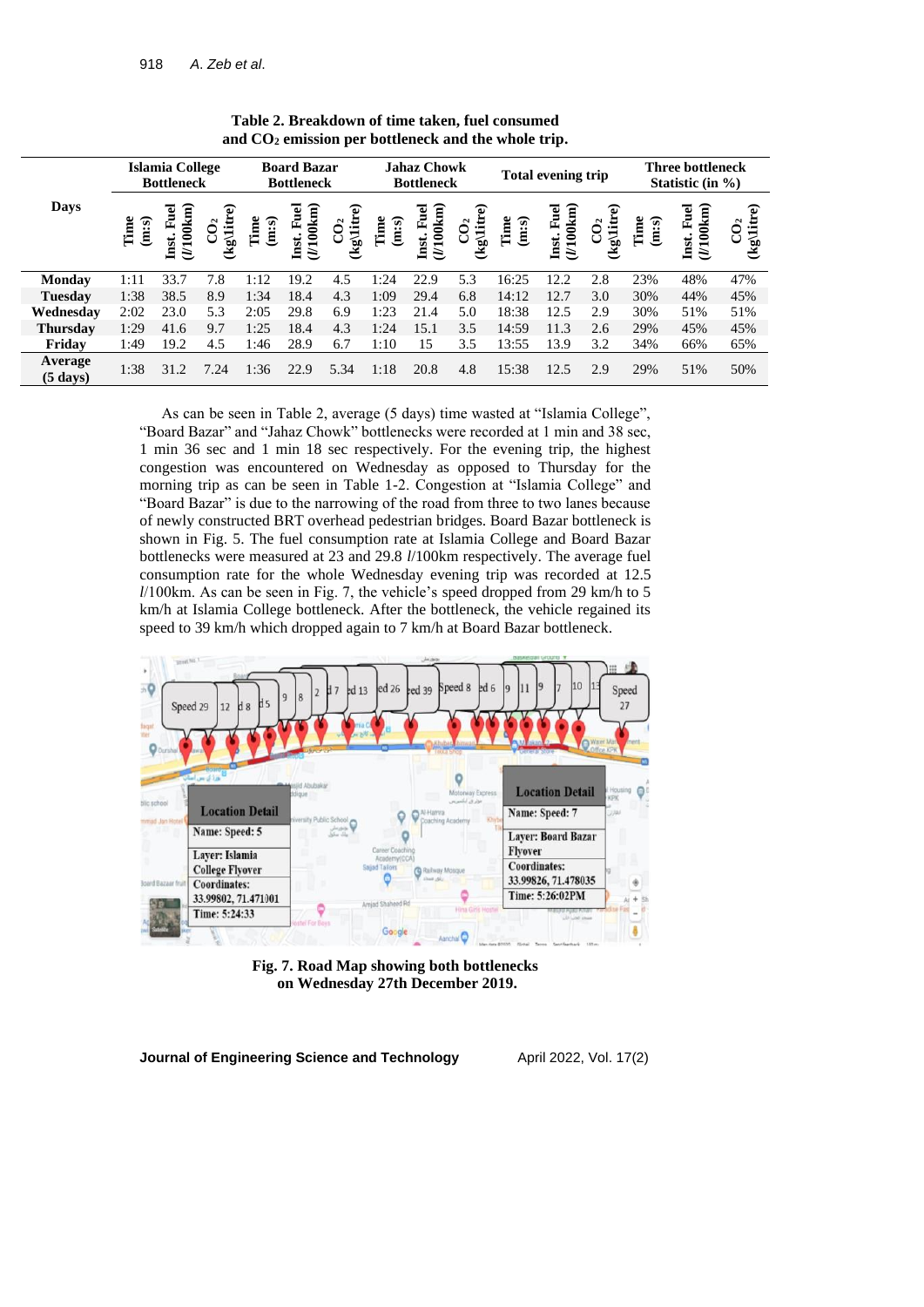Jahaz chowk roundabout bottleneck took 1 min and 18 sec on average (5 days). On Wednesday 27th December, it took 1 min 23 sec to clear the jahaz chowk roundabout. The vehicle speed dropped from 21 km/h to 2 km/h as can be seen in Fig. 8. The reason for this bottleneck is due to the un-signalized roundabout, which creates traffic congestion. Fuel consumption and  $CO<sub>2</sub>$  emissions rate were measured at 21.4 *l*/100km and 5.8 kg/litre fuel at this bottleneck.



**Fig. 8. Road map showing the third bottleneck at Jahaz Chowk.**

Figure 9 provides the relationship between vehicle's speed versus fuel consumption for the evening trip taken on Wednesday 27th, December 2019. The trip started at 5:20:00 PM, with the first bottleneck occurring from 5:24:33 PM to 5:26:02 PM. The fuel consumption rate at this bottleneck was estimated at 23 *l*/100km. The second bottleneck was encountered at 5:26:39 PM and ended at 5:28:04 PM as can be seen in Fig. 8. The fuel consumption rate at this bottleneck was estimated at 29.8 *l*/100km. The duration of the third bottleneck was from 5:33:41 PM to 5:35:06 PM with a fuel consumption rate of 21.4 *l*/100 km.



**Fig. 9. Comparison of Vehicle Speed and Fuel Consumption.**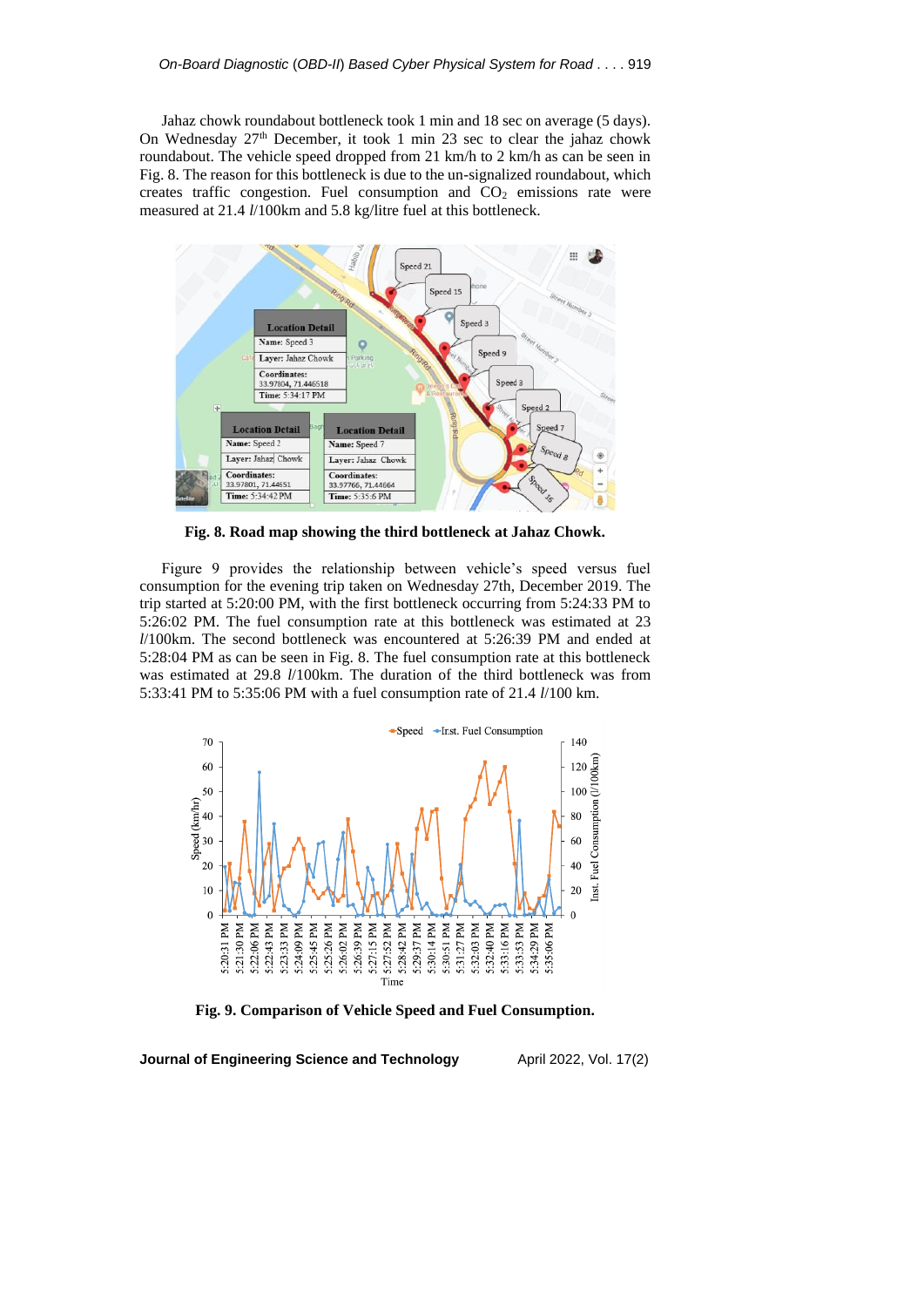## **5. Conclusion and Future Work**

With increasing urbanization, efficient road network management is becoming imperative for smooth traffic flow. However, inefficiencies in the form of flawed road design exists, leading to traffic congestions and productivity losses. In this work, an OBD-II based cyber-physical system has been proposed to identify road inefficiencies such as road bottlenecks. The proposed solution has the capability to identify road bottlenecks and each bottleneck's associated costs in terms of  $CO<sub>2</sub>$ emissions, time and fuel wastage. The results obtained can be employed for the identification of road sections causing overall traffic flow hindrance. Traffic engineers can then devise strategies to mitigate such inefficiencies. Furthermore, microscopic data from the proposed solution can be employed for better validation and calibration of mathematical traffic flow models and traffic simulation software such as VISSIM, Paramics, and Aimsun.

The proposed solution was evaluated in real life for a week on a selected route. Through data analytics on sensed parameters, two bottlenecks in the morning trip and three bottlenecks in the evening route were identified. Underlying reasons for each bottleneck were successfully identified. Cost in terms of  $CO<sub>2</sub>$  emissions, time and fuel wasted per bottleneck and for the whole trips were calculated. It was established that bottlenecks are a major source of inefficiencies in the road network. Using the proposed solution, traffic engineers can have a better understanding while designing road networks as well as in better management of road networks.

In future work, different health-related sensors such as ECG, blood pressure can be integrated with the proposed solution to identify the effects of traffic congestion on driver behaviour.

## **Acknowledgement**

This work has been funded by Higher Education Commission, Pakistan through National Centre for Big Data and Cloud Computing at UET Peshawar.

| Nomenclatures              |                                              |  |  |  |  |  |
|----------------------------|----------------------------------------------|--|--|--|--|--|
| $C_{c}$<br>CO <sub>2</sub> | Carbon content of the fuel<br>Carbon dioxide |  |  |  |  |  |
| <b>Massfuel</b>            | Amount of fuel (kg in case of gasoline)      |  |  |  |  |  |
| <b>Abbreviations</b>       |                                              |  |  |  |  |  |
| AFR                        | Air-to-Fuel Ratio                            |  |  |  |  |  |
| <b>EMS</b>                 | <b>Emergency Medical Services</b>            |  |  |  |  |  |
| <b>BLE</b>                 | <b>Bluetooth Low Energy</b>                  |  |  |  |  |  |
| CPS.                       | <b>Cyber Physical System</b>                 |  |  |  |  |  |
| DLC                        | Data Link Connector                          |  |  |  |  |  |
| ECG                        | Electrocardiogram                            |  |  |  |  |  |
| ECU                        | Engine Control Unit                          |  |  |  |  |  |
| FD                         | <b>Fuel Density</b>                          |  |  |  |  |  |
| GHG                        | Greenhouse Gas                               |  |  |  |  |  |
| <b>GPS</b>                 | Global Positioning System                    |  |  |  |  |  |
| <b>IAT</b>                 | Intake Air Temperature                       |  |  |  |  |  |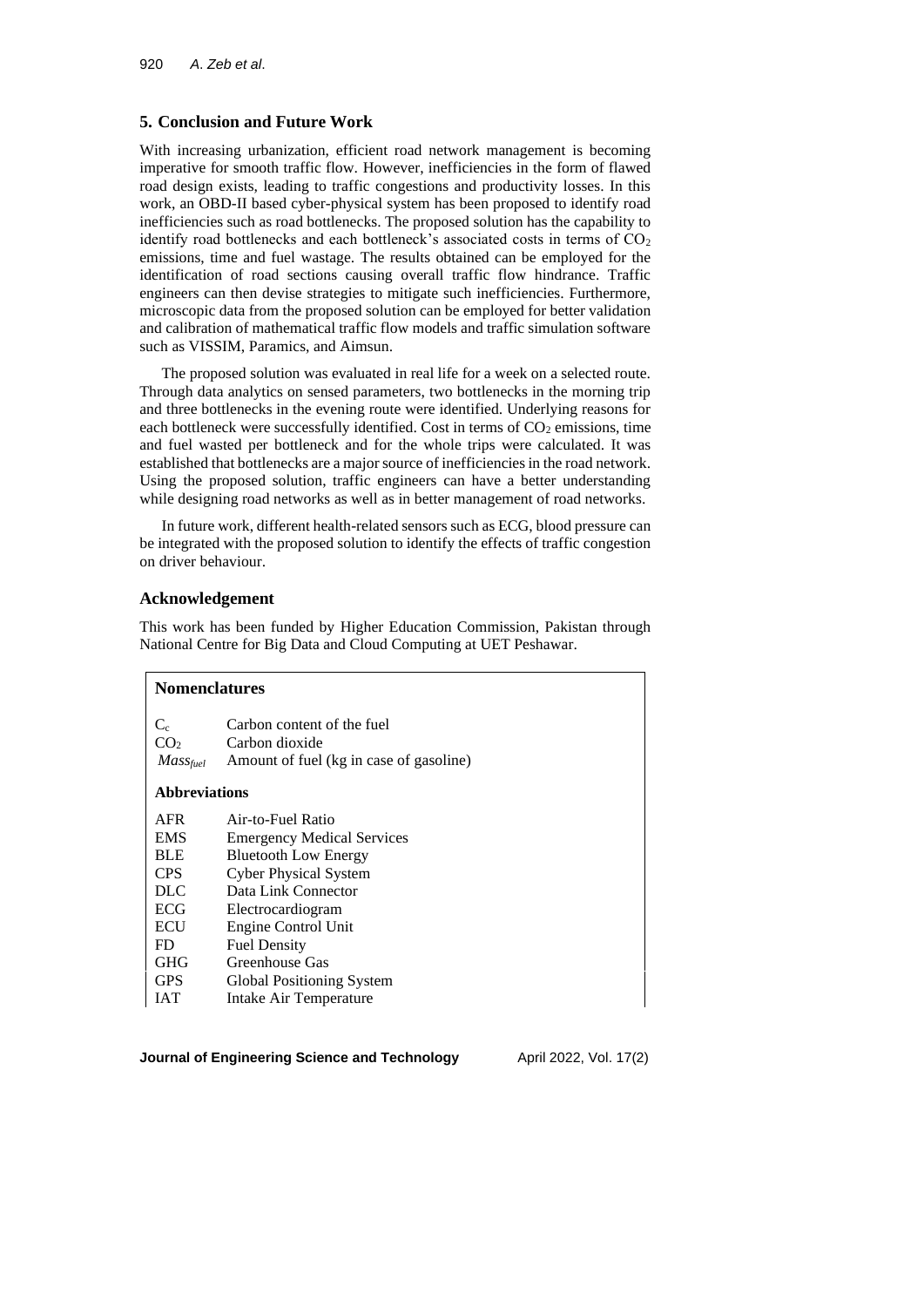| l ITS      | Intelligent Transportation System |
|------------|-----------------------------------|
| - MAF      | Mass Air Flow                     |
| <b>PID</b> | Parameter ID                      |
| <b>RPM</b> | <b>Revolution Per Minute</b>      |

## **References**

- 1. United Nation (2018). 2018 revision of world urbanization prospects. Department of Economic and Social Affairs, Population Division, United Nations, 2018 Retrieved June 11, 2019, <https://smartnet.niua.org/content/791> ac638-a181-4f4b-b11f-9c98f2bfbb19#:~:text=Today%2C%2055%25%20of %20the%20world's,increase%20to%2068%25%20by%202050.&text=Toget her%2C%20India%2C%20China%20and%20Nigeria,population%20betwee n%202018%20and%202050.
- 2. Sohail, A.M.; Khattak, K.S.; Iqbal, A.; Khan, Z.H.; and Ahmad, A. (2019). Cloud-based detection of road bottlenecks using OBD-II telematics. In 2019 22*nd International Multitopic Conference* (*INMIC*), Islamabad, Pakistan, 1-7.
- 3. Levak, K.; Horvat, M.; and Domitrovic, H. (2008). Effects of noise on humans. In 2008 50*th International Symposium ELMAR*, 1, 333-336.
- 4. Imran, W.; Khan, Z.H.; Gulliver, T.A.; Khattak, K.S.; and Nasir, H. (2020). A macroscopic traffic model for heterogeneous flow. *Chinese Journal of Physics*, 63, 419-435.
- 5. Afrin, T.; and Yodo, N. (2020). A survey of road traffic congestion measures towards a sustainable and resilient transportation system. *Sustainability*, 12(11), 4660.
- 6. Meseguer, J.E.; Toh, C.K.; Calafate, C.T.; Cano, J.C.; and Manzoni, P. (2017). Drivingstyles: a mobile platform for driving styles and fuel consumption characterization. *Journal of Communications and networks*, 19(2), 162-168.
- 7. Khan, N.; Khattak, K.S.; Ullah, S.; and Khan, Z. (2019, December). A lowcost IoT based system for environmental monitoring. In 2019 *International Conference on Frontiers of Information Technology* (*FIT*), *Islamabad*, *Pakistan*, 173-1735.
- 8. Anenberg, S.; Miller, J.; Henze, D.; and Minjares, R. (2019). A global snapshot of the air pollution-related health impacts of transportation sector emissions in 2010 and 2015. *International Council on Clean Transportation: Washington*, *DC*, *USA*.
- 9. Srinivasan, A. (2018). IoT cloud based real time automobile monitoring system. In 2018 3*rd IEEE International Conference on Intelligent Transportation Engineering* (*ICITE*), *Singapore*, 231-235.
- 10. Nugroho, S.A.; Ariyanto, E.; and Rakhmatsyah, A. (2018). Utilization of onboard diagnostic II (OBD-II) on four wheel vehicles for car data recorder prototype. In 2018 6*th International Conference on Information and Communication Technology* (*ICoICT*), *Bandung*, *Indonesia*, 7-11.
- 11. Nath, P.; and Malepati, A. (2018, May). IMU based accident detection and intimation system. In 2018 2*nd International Conference on Electronics*, *Materials Engineering & Nano-Technology* (*IEMENTech*), *Kolkata*, *India*, 1-4.
- 12. Türk, E.; and Challenger, M. (2018, May). An android-based IoT system for vehicle monitoring and diagnostic. In 2018 26*th Signal Processing and Communications Applications Conference* (*SIU*), Izmir, Turkey, 1-4.